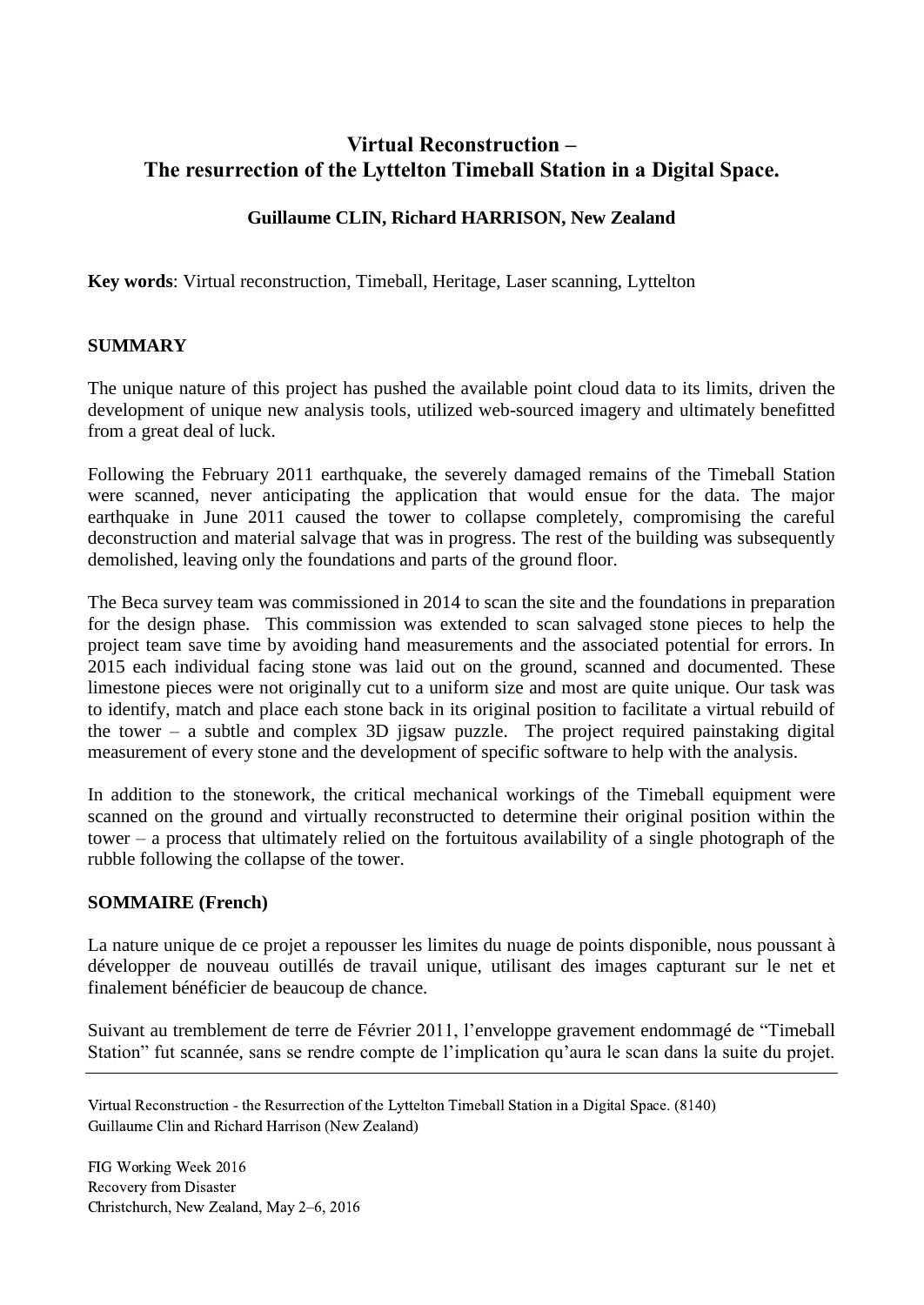L'important tremblement de terre de Juin 2011 causa l'effondrement complète et compromettant la minutieuse déconstruction qui était en cour. La suite du bâtiment fut alors démolie et laissant seulement la fondation et le sol visible.

L'équipe de Géomètre de Beca fut alors invite en 2014 à scanner les ruines qui est en préparation pour la reconstruction. L'invitation s'entendit au scan des pierres pour réduire leur manipulation et des mesures à la main qui pourrait induire des erreurs. En 2015 chaque pierres fut aligne sur le sol, scanne et répertorier. Les pierres de calcaire blanc n'étaient pas découper de forme unique mais avec chacune une taille différente. Notre rôle était d'identifier et reconstituer de façon virtuel la reconstruction – un subtil et complexe puzzle 3D. Le projet nous a poussés à prendre les dimensions virtuelles de chaque pierre et de développer un logiciel d'analyse.

En plus du travail de la pierre, l'important mécanisme fessant fonctionner les équipements de Timeball ont été scannée a même le sol et reconstruit virtuellement pour déterminer leur position original dans la tour. Un processus qui se joua seulement a la chance et la disponibilité d'une simple image prise à la suite de l'effondrement de la tour.

Virtual Reconstruction - the Resurrection of the Lyttelton Timeball Station in a Digital Space. (8140) Guillaume Clin and Richard Harrison (New Zealand)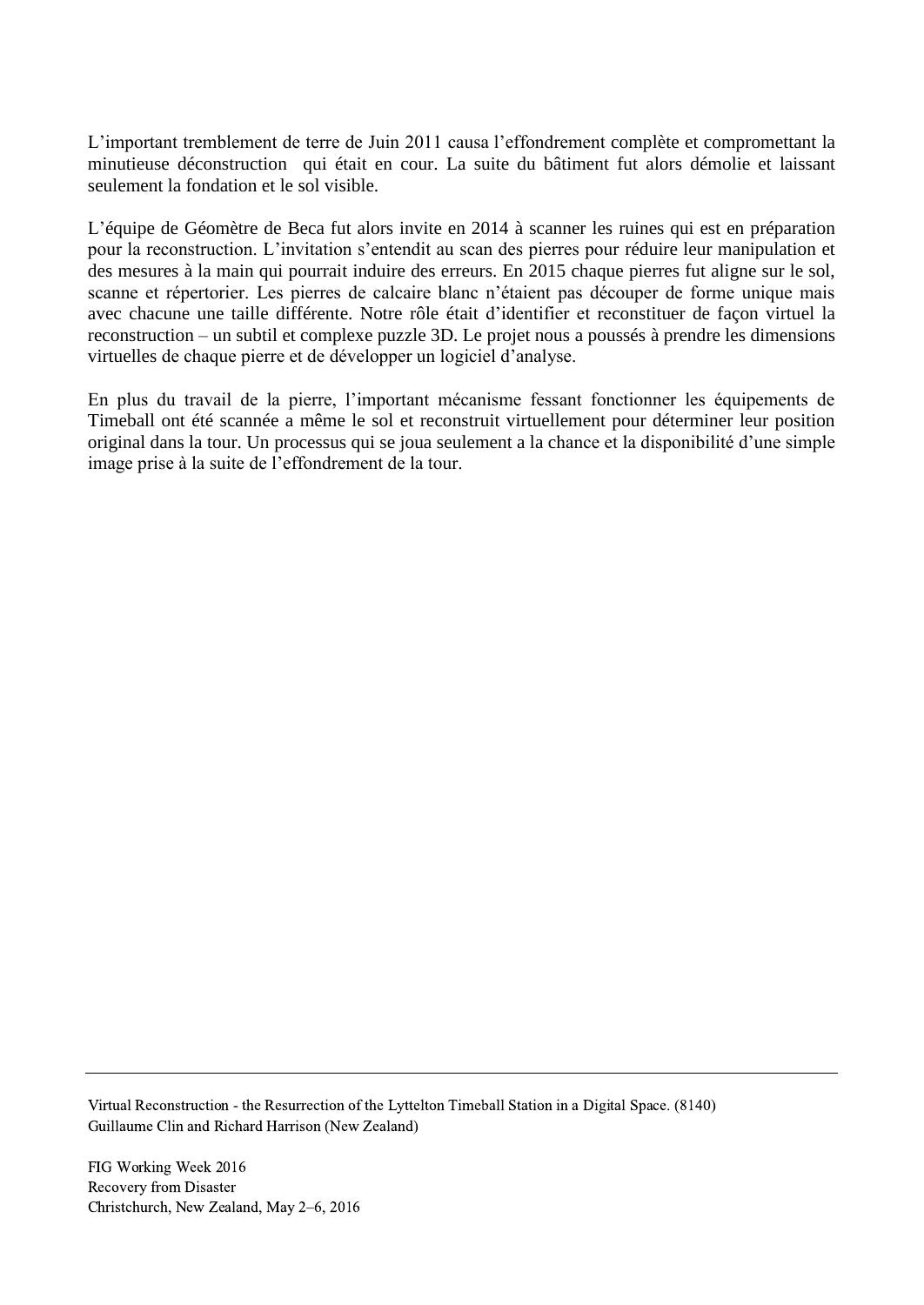# **Virtual Reconstruction – The resurrection of the Lyttelton Timeball Station in a Digital Space.**

## **Guillaume CLIN, Richard HARRISON, New Zealand**

## **1. AN HISTORICAL LEGACY**

Lyttelton has been the location of one of the New Zealand's main ports since the arrival of the first European ships in the mid-1800s. The port processes large volumes of key commodities such as wood and coal as well as being a container terminal, vehicle terminal and an important stop for smaller ships serving other New Zealand destinations. It has been an essential hub for goods feeding into Canterbury's recovery. The town is known for its quirky charm and hosts coffee shops, restaurants, bars, a thriving farmers' market and several historical buildings.

Built in 1876, the Lyttelton Timeball Station (the Timeball) has played an important role in the maritime history of Lyttelton and its harbour. Located on the side of the hill above the harbor, the



Timeball has a dominant view over the harbour and was clearly visible to ships coming in and out of the harbour. In the past, the Timeball was one of the most important tools for navigation and exploration in the region. Its significance is easily forgotten in today's world of ubiquitous GPS navigation and precision timekeeping.

The function of the Timeball was to give the exact time of the day to ships in the port by dropping a large round ball down a mast at 1pm each day. Knowledge of time was extremely important for calibrating navigation instruments. Latitude could be measured using a sextant, but longitude was defined by time. An error of few seconds could result in a significant error of position, which could lead to catastrophic consequences.

In 1934, the Timeball as a timekeeping device was replaced by radio signals, but in 1983 the building was classified as Heritage Category 1. At this time the Timeball was the only one to remain in working order in New Zealand, and one of only five worldwide. The distinctive tower with its large red and black ball was an often-photographed landmark in the harbour, a fact that would prove useful during reconstruction efforts.

## **2. THE FALL OF THE TIMEBALL**

In September 2010 the Timeball, like so many other un-reinforced masonry buildings in Canterbury was subjected to damage caused by the first of the Canterbury earthquake sequence. Stones from the building fell, the East façade collapsed and cracks could be observed throughout the building.

Virtual Reconstruction - the Resurrection of the Lyttelton Timeball Station in a Digital Space. (8140) Guillaume Clin and Richard Harrison (New Zealand)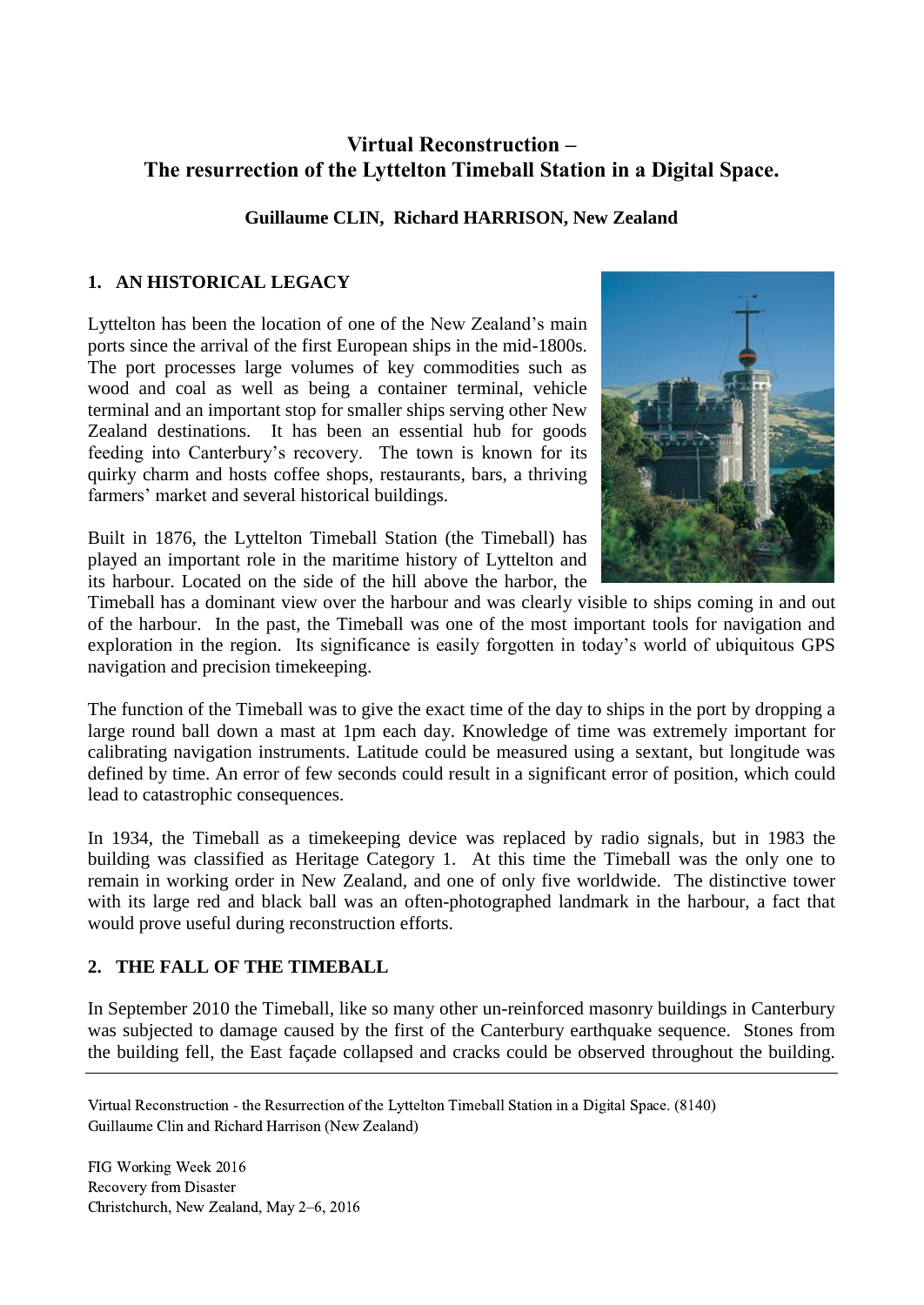During the following months, the building was the subject of detailed repair planning which included controlled deconstruction. The goal was to remove and catalogue every stone and store them carefully for future reconstruction. This plan would allow rebuilding of the Timeball in the shortest and most efficient manner.

In February 2011, Archeological Solutions Ltd laser scanned what remained of the tower and residence building. The structure was still standing but very unstable and the risk of further collapse was high. The purpose of this scan was to monitor the structure of the building, not to create a detailed heritage record. As a consequence, scans were completed from some distance from the building, which was surrounded in places by trees and bushes and not all building faces could be seen. The scan was also not related to any specific height datum.

Sadly, in June 2011 after a significant aftershock, the remaining structure of the Timeball Station collapsed. The collapse removed the need for further monitoring and the scans were set aside. The goal to re-instate this unique piece of history was placed on hold.

However, the story was not over. Heritage New Zealand was able to salvage a significant amount of the original building material including 250 of the original facing stones that gave the Timeball its particular shape and appearance out of a total of approximately 350 stones. These were the large Oamaru stone blocks that run up each corner of the tower and around doors and windows. The salvaged stones were carefully catalogued, but the strong desire to rebuild the Timeball tower as close as physically possible to the original resulted in a project to determine where in the original structure each salvaged stone fitted.

## **3. THE CHALLENGE**

Heritage New Zealand was strongly motivated to see the Timeball resurrected. Beca was engaged to provide project management services and the survey team engaged to provide further laser scanning and data extraction. The challenge was to determine the precise shape and form of the original tower, and identify where each individual stone, now on the ground, belonged back in its original location.

#### **3.2 Map the original structure**

With no existing as-built data, key measurements such as tower height, door and window levels, base measurements and shape were unknown. The scan completed in February 2011 became a valuable resource, used for an application far beyond its original purpose.



From this scan data, the dimensions of

Virtual Reconstruction - the Resurrection of the Lyttelton Timeball Station in a Digital Space. (8140) Guillaume Clin and Richard Harrison (New Zealand)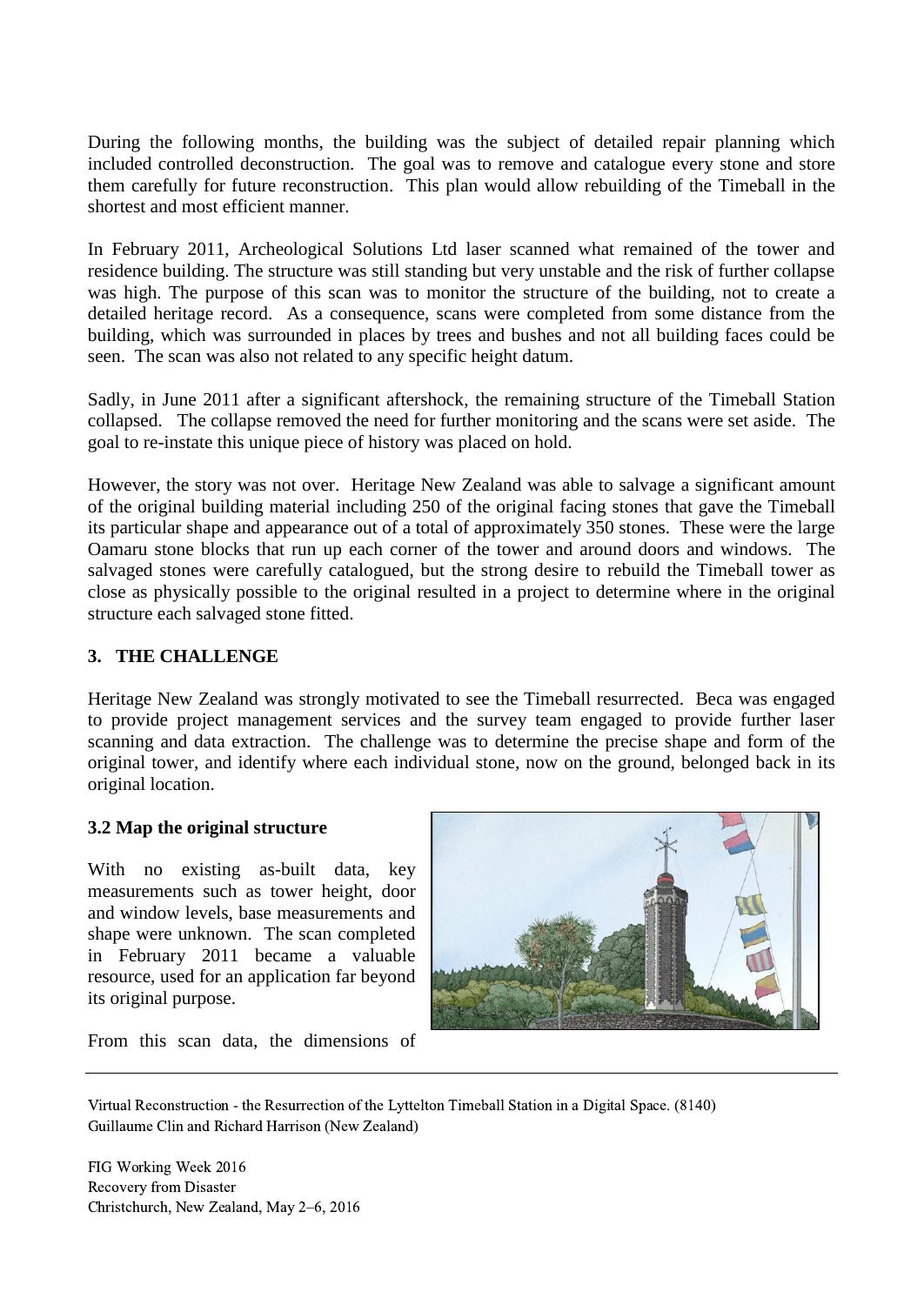every visible facing stone were to be extracted, including width, height and external angle. Using a combination of 3D Reshaper software to create a detailed surface model of the building façade and AutoCAD to extract the dimensions, a catalogue of over 200 stones was created for six of the eight tower facades. This achievement was a starting point for the more intensive stone by stone measurements to follow.

A highly visible outcome of this stage in the project is the architectural model that has been made of the tower using the dimensions derived from the scan data. This model has been used for publicity and to allow people to visualise what the rebuilt tower will look like.

An attempt was made to use crowd-sourced images of the tower to create a 3d model of the tower. This was surprisingly successful but inadequate for accurate mapping, especially considering that the two missing faces were largely unseen on tourist or historic images in any case.

#### **3.3 Model individual stones**

After evaluation of the repair strategy, the decision was reached to rebuild the tower and its crowning mast and ball. The major challenge was now to work out how to reassemble the stones lying stored in crates at ground level – essentially rebuilding this giant 3d jigsaw puzzle back into a tower.

The tower contained approximately 350 facing stones but only 250 could be saved following collapse of the building. Many of these had suffered damage so their dimensions would not, in any case, match the originals. Every stone was laid out on the ground and a high-density laser scan of all visible faces completed. In many cases, stones could have been placed upside down, effectively doubling the number of possible scenarios that had to be considered.



Some stones had unique features such as cable attachments or window frame detailing, but 90% did not have enough detail to be easily relocated in the tower. Very quickly it became clear that the exterior corner angles of the octagonal facades were similar (approximately 135 degrees). It was also clear that not every stone had unique dimensions (face lengths and height), so the number of potential locations for each stone became very large. The goal of fitting as many stones back to their original location in the tower would require considerable effort.

Expecting a stone mason to solve this complex 3D jigsaw would make the project near impossible to price and leave it open to cost overruns and delays, so this complex task had to be completed and provided as part of the tender process for stone masons.

Virtual Reconstruction - the Resurrection of the Lyttelton Timeball Station in a Digital Space. (8140) Guillaume Clin and Richard Harrison (New Zealand)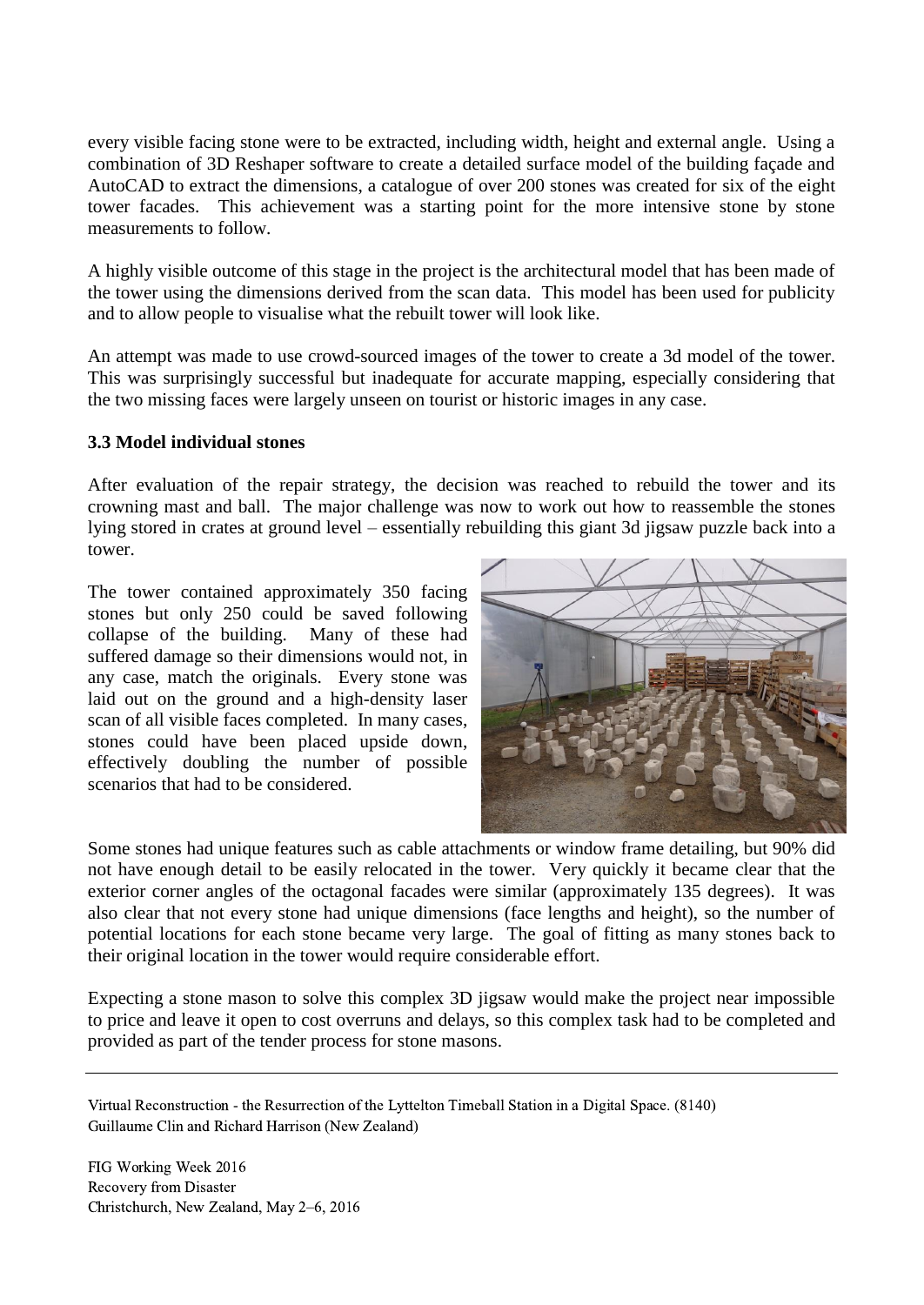More than 300,000 comparisons had to be completed (200 locations extracted from the tower, 250 stones, and three-dimensions: Height / Face 1 /Face 2 and two orientations of the stone). Completing this manually at a rate of two comparisons per minute it would take 325 working days to be completed.

### **3.4 Develop a software solution**

Searching the internet for a suitable software application already in existence was unsuccessful. Many organisations had mapped and modeled existing facades, but none we could find had tried to match a pile of collapsed stones back to their original location. New software would have to be written using the macro language in Microsoft Excel.

As the application developed over several weeks, new variables and potential combinations of stones became apparent. For each new function another unique case appeared which required the application to consider a new filter. It was known that every stone was from the tower, so the filter wasn't to ignore the problem but to find another solution to it.

One of the significant features of the application was the ability to set a confidence level for the measurements being applied. Recall that many stones were damaged and the original scan was of medium resolution, so accurate measurement was difficult to guarantee. The application first allowed measurements a tolerance of +-5mm, and then as more stones were located with high confidence, the allowable tolerance was gradually relaxed.

Ultimately, the tool takes a list of targets, a list of objects and a folder of images and by simply clicking a button returns a complete report ready for tender. 65% of the available stones have been matched to a position in six of the eight visible tower faces. Approximately 100 stones could not be matched to a location, so it is reasonable to expect that these stones are from the two obscured faces of the tower. When additional stones were later found in storage, the program was able to place them in the tower and provide an updated answer in a few seconds.

#### **3.5 Model the mechanism – the image that saved the ball.**

The tower without the ball and internal mechanism would not be a complete rebuild. But original as-built documentation didn't exist so there was no clear detail of the mechanism and what did exist were only old paper sketches. Nothing accurate could be found. A project was started to virtually reconstruct the mechanism in a digital space.

Virtual Reconstruction - the Resurrection of the Lyttelton Timeball Station in a Digital Space. (8140) Guillaume Clin and Richard Harrison (New Zealand)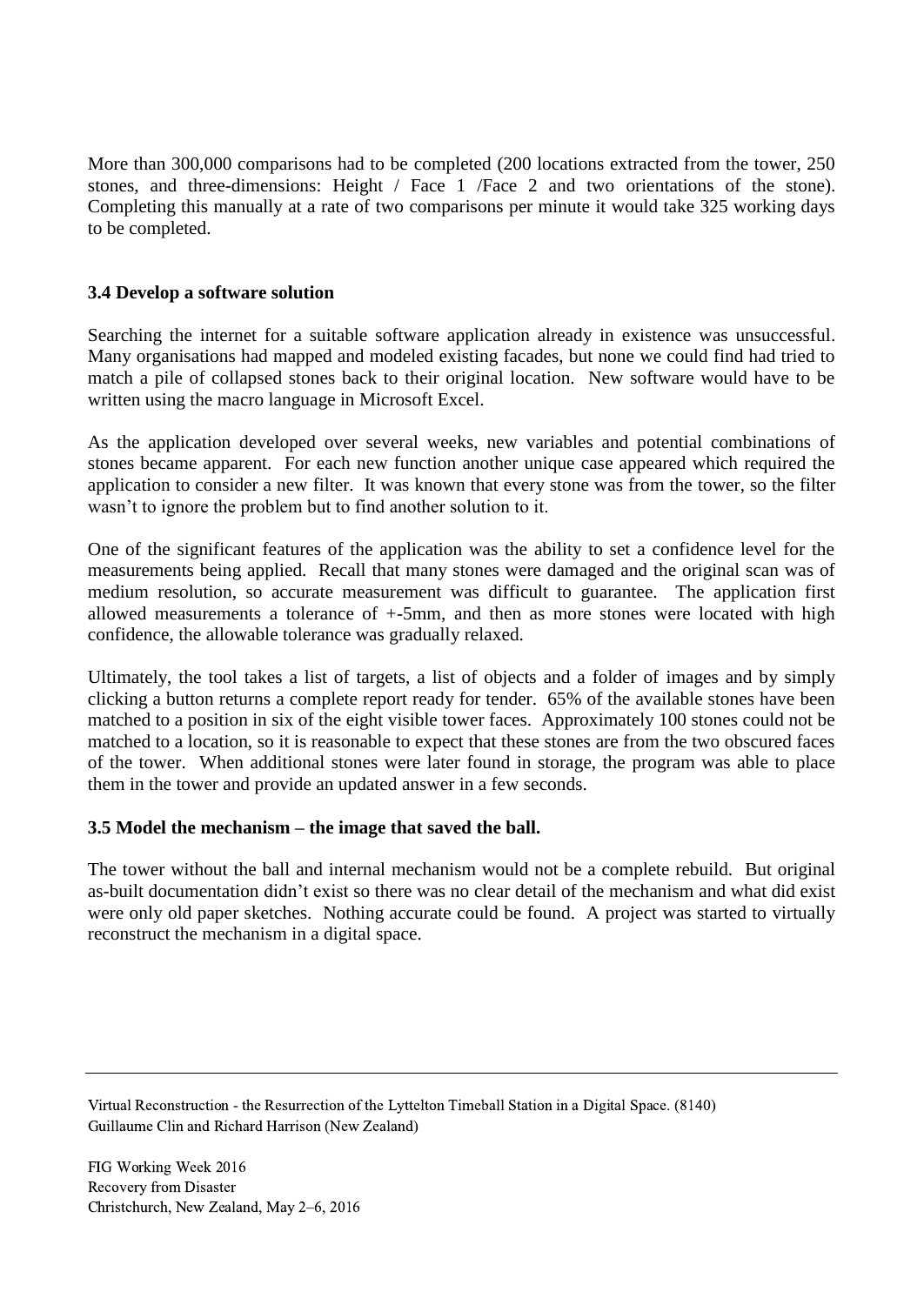

The first step was to scan the remaining foundation in terms of Lyttelton height datum and a known coordinate system. The point cloud from February 2011 could then be positioned on its virtual foundation and correctly coordinated. This task was complex as during the 2011 scan a large amount of stone piled on the ground hid the actual remaining ruin and only minimal data overlap was available. With careful effort, a satisfactory result was achieved and the virtual reconstruction could continue.

The architect, Dave Pearson Architects, tasked with creating the Revit model of the tower needed more information about the height of each element of the mechanism above the ground floor. The solution was to scan each piece of the mechanism as it lay in storage to obtain accurate measurements.

Work started with the stone tower dome which was well conserved and only partially damaged. Clear paint marks showed exactly where the mast fitted to it. Subsequently the two parts of the broken mast held in storage were scanned. Virtual reconstruction allowed us to move the pieces of this very heavy mast, one square and one round, with only the click of a mouse. The central axis of each piece was modeled and using matching connection points the mechanism was brought together in a digital space.

Together perhaps, but the precise location and level of the mast in the tower was still unknown. Only the internal structure of the dome and the mechanism were available and the February 2011 scan shows only the exterior of the building. There was no way to relate the two together. Completion of the project was close, but this important information for the architect and the rebuild was missing.

During one final meeting new images became available. One was a picture after the June 2011 earthquake where the building appeared no more than a mountain of debris with the dome on top. This critical image included a view of the exterior of the dome, with one broken stone that allowed visibility to a piece of metal which held the internal structure. This unique image provided the key to link exterior and interior scans together and completed the project to virtually rebuild the Lyttelton Timeball Station. Now the hard work of the real reconstruction can begin…

Virtual Reconstruction - the Resurrection of the Lyttelton Timeball Station in a Digital Space. (8140) Guillaume Clin and Richard Harrison (New Zealand)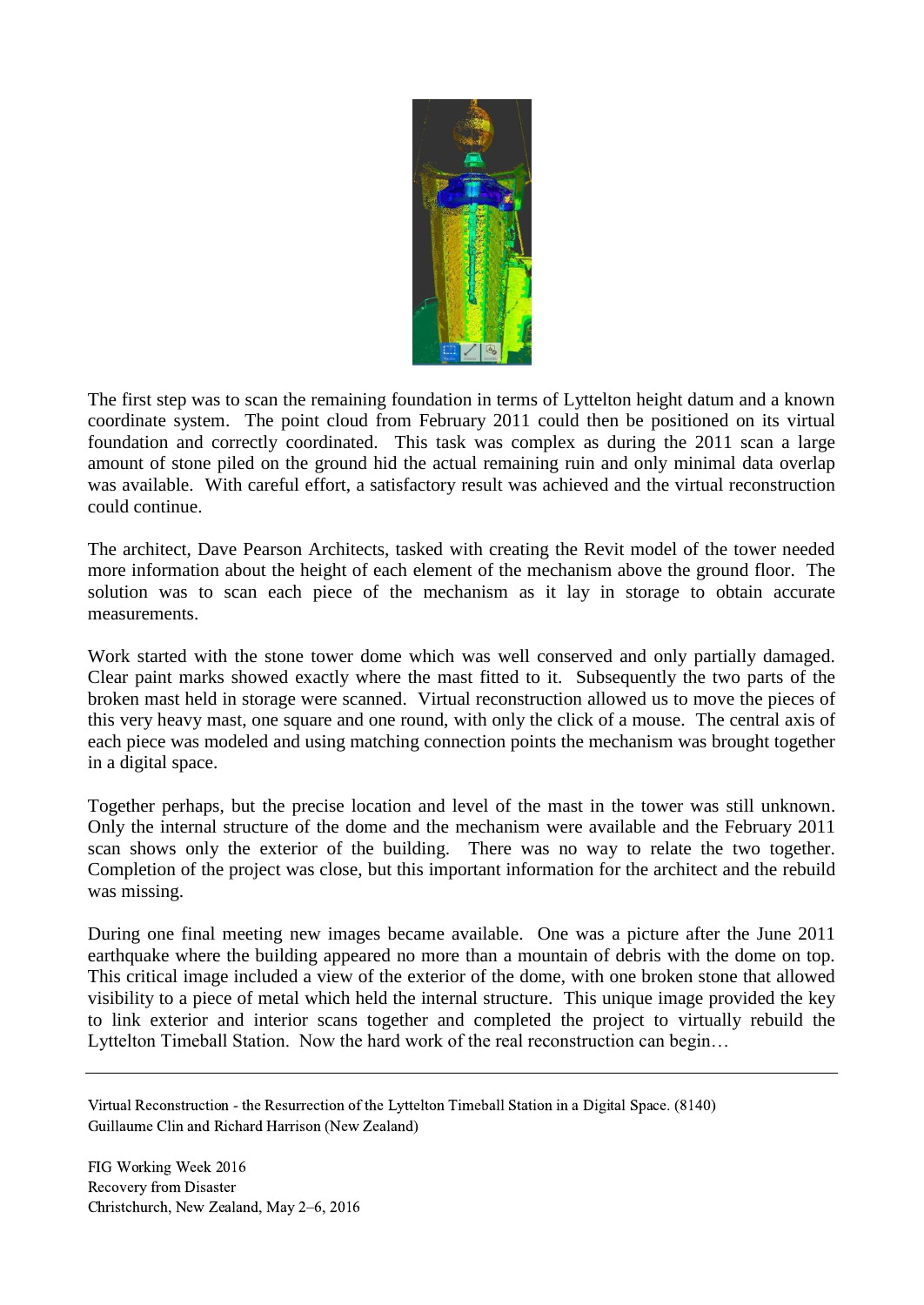### **4. CONCLUSION**

The work that Beca surveyors undertake often requires us to apply geospatial expertise to applications that go beyond the typical realm of the surveyor. However it is not often that a project emerges that offers opportunities as truly unique as the Lyttelton Timeball Station project for Heritage New Zealand. The combination of technical challenges and the status of the project as a landmark heritage restoration have been inspirational for the author and the outcomes have certainly justified the effort.

#### **REFERENCES**

http://www.heritage.org.nz/places/places-to-visit/canterbury-region/lyttelton-timeball

#### **BIOGRAPHICAL NOTES**

Guillaume CLIN has 5 years international professional experience in the widest range of precision surveying applications, including laser scanning, photogrammetry, settlement monitoring, topographic and engineering surveying. Guillaume enjoys the challenge of developing technical solutions for a successful outcome. He has a keen interest in new technologies and is continually assessing their use for ways to improve work processes that will provide efficiencies and add value to the client.

Richard HARRISON is a professional land surveyor with deep technical knowledge of GNSS, optical and laser-based measurement and positioning technologies, as they relate to Surveying, Monitoring, Civil Construction, Architecture and GIS. Richard has applied his knowledge and experience to a cross-section of practical surveying applications around the world, delivery of technical support and professional training to surveyors and sales agents, management of surveyors & geospatial experts, and direct sales of equipment and software.

#### **CONTACTS**

Mr Guillaume Clin Beca Ltd 410 Colombo Street Christchurch New Zealand Tel. (+64) 03 366 3521 Email: Guillaume.clin@beca.com Web site: www.beca.com

#### Mr Richard Harrison

Virtual Reconstruction - the Resurrection of the Lyttelton Timeball Station in a Digital Space. (8140) Guillaume Clin and Richard Harrison (New Zealand)